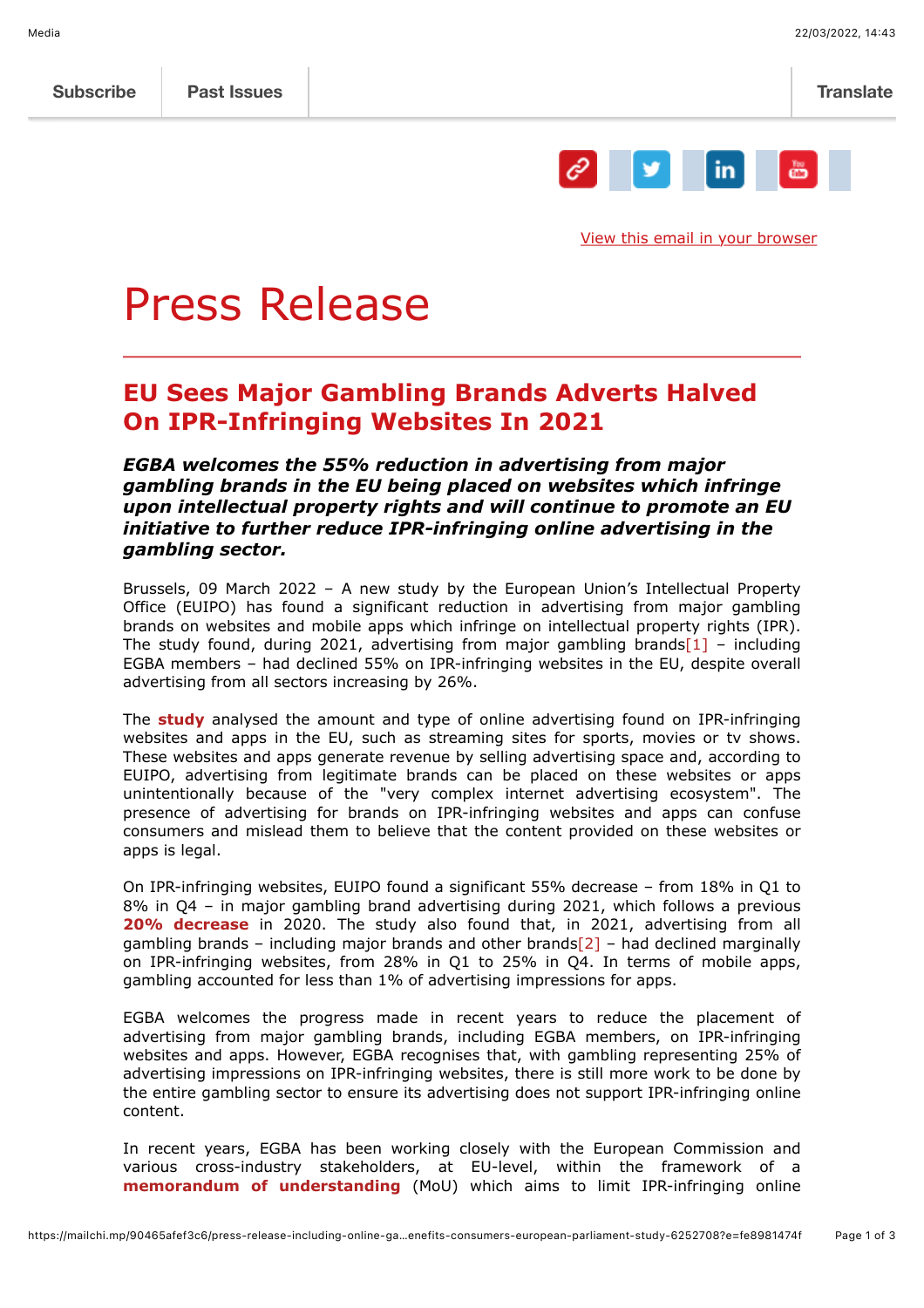advertising. The MoU is a voluntary agreement and is facilitated and coordinated by the European Commission. The MoU is open to all partners and EGBA encourages gambling operators to join EGBA and its members in signing up to the MoU and its aims.

*"I'm pleased to see consistent and significant, year-on-year progress by Europe's major gambling brands, including our members, to reduce the placement of advertising on IPRinfringing websites and apps. But there is still more work to do, and we encourage Europe's gambling operators, and their advertising affiliates, to play their part by ensuring their advertising, and its placement, is conducted in a responsible way. We look forward to continuing our cooperation with the European Commission and other stakeholders, at EU-level, to reduce IPR-infringing online advertising."* **– Maarten Haijer, Secretary General, European Gaming and Betting Association (EGBA)**.

[1] Major brands are those brands which are selected top advertiser lists or are otherwise premium reputable established brands with a strong search engine presence, including EGBA members.

[2] Other brands are those brands that are not major but are also not fraudulent, or malicious.

## **A summary of the study**

### **Websites**

- Advertising impressions for all brands and all sectors increased by 26% during 2021.
- Advertising impressions for Gambling, for all brands, declined from 28% in Q1 to 25% in Q4 (see Figure 10), a decrease from 30% in 2020.
- The top sectors for advertising impressions on websites, from all brands, were Arts & Entertainment (43%) (including gaming), followed by Gambling (25%), Technology & Computing (13%), and Shopping (11%) (see Figure 9).
- For major brands, advertising impressions from Gambling declined from 18% in Q1 to a low of 6% in Q3, ending at 8% in Q4 (see Figure 12).
- The top sectors for advertising impressions from major brands were Arts & Entertainment (43%), Technology & Computing (18%), Shopping (13%), and Gambling (13%) (see Figure 11).
- In terms of top sectors by country, the predominant sector for advertising impressions on websites, from all brands, was Arts & Entertainment (ranked first in ten EU countries as well as the UK), followed by Gambling (ranked first in five countries: Czech Republic, Estonia, Lithuania, Portugal, Spain) (see Table 6).
- Similar to advertising impressions from all brands, Arts & Entertainment was the predominant sector for major brand advertising (ranked first in nine EU countries as well as the UK), while Gambling was the top-ranked sector for major brands in three countries (Czech Republic, Lithuania and Slovakia) (see Table 7).

# **Mobile Apps**

- The predominant sector for advertising impressions, for all brands, was Arts & Entertainment (54%). Gambling was ranked tenth, accounting for 0.6% of advertising impressions on mobile apps.
- Of major brands, Gambling was ranked seventh, accounting for 1.6% of